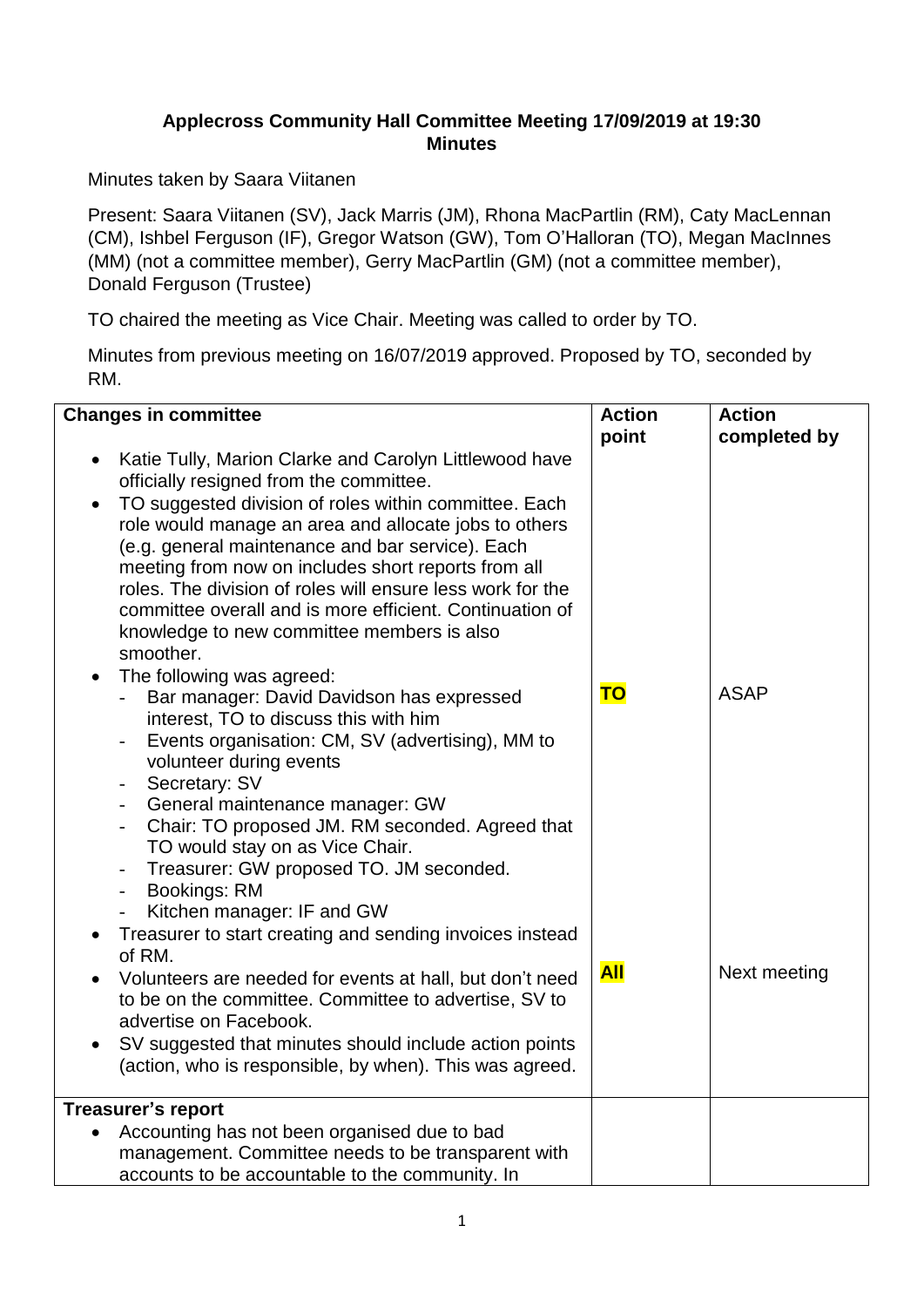| addition, to acquire charitable status accounts need to<br>be in order. JM, SV and TO to have a meeting soon to<br>go through accounts.<br>New mandate form for bank account has been filled in,<br>$\bullet$<br>JM and TO to go on as signatories. After this goes<br>through, online banking access will be granted and<br>possibility of debit card will be looked into by JM.<br>Current balance of bank account is not known because<br>$\bullet$<br>paper bank statements are going to Rory Cameron.<br>SSE (Community Council) fund cheque has been<br>$\bullet$<br>deposited (£3000). £1000 for oil order has gone out.<br>Applecross Inn is owed for some bar drinks. SV or JM to<br>$\bullet$<br>acquire an invoice for this.<br>GW suggested a card machine for the bar. Future bar<br>$\bullet$<br>manager and JM to investigate. | <b>JM, SV, TO</b><br><b>JM/TO</b> to<br>post form<br><b>SV/JM</b><br><b>Bar</b><br>manager,<br>$J$ M | <b>ASAP</b><br><b>ASAP</b><br>Next meeting<br>Next meeting |
|-----------------------------------------------------------------------------------------------------------------------------------------------------------------------------------------------------------------------------------------------------------------------------------------------------------------------------------------------------------------------------------------------------------------------------------------------------------------------------------------------------------------------------------------------------------------------------------------------------------------------------------------------------------------------------------------------------------------------------------------------------------------------------------------------------------------------------------------------|------------------------------------------------------------------------------------------------------|------------------------------------------------------------|
| <b>Bookings</b><br>28 Sept: Macmillan coffee morning<br>4 Oct: Community ceilidh & dinner<br>$\bullet$<br>1 Nov: Community ceilidh & dinner<br>$\bullet$<br>29 Nov: Christmas Market 6:00pm<br>$\bullet$<br>13 & 14 Dec: Christmas dinner – IF and CM to organise<br>$\bullet$<br>and CM, IF and SV to advertise for other volunteers<br>Hogmanay: ceilidh, bar<br>$\bullet$<br>Ceilidh/Americana artist (sometime next year)                                                                                                                                                                                                                                                                                                                                                                                                                 | IF, CM, SV                                                                                           | 13th & 14th Dec                                            |
| <b>General maintenance</b><br>GW to have a look at and if needed find someone to<br>$\bullet$<br>maintenance fly catcher, leak in dishwasher, vent above<br>cooker, gas cooker and warming cupboard.<br>Kitchen deep clean is set for Sat 7 Dec.<br>$\bullet$                                                                                                                                                                                                                                                                                                                                                                                                                                                                                                                                                                                 | <b>GW</b>                                                                                            | Next meeting                                               |
| GW to speak to Robert Macrae (Applecross Inn) and set<br>a date for him to come to give suggestions on the                                                                                                                                                                                                                                                                                                                                                                                                                                                                                                                                                                                                                                                                                                                                    | <b>GW</b>                                                                                            | Next meeting                                               |
| kitchen equipment.<br>GW to contact Kevin Grant about gas cooker, bar door<br>$\bullet$<br>closing mechanism, damp patch above display cabinet<br>and putting up new sign (in container).<br>JM said Kevin has measured the faulty concertina door<br>$\bullet$<br>and is coming up in two weeks to fix it.<br>Hall has got a sack barrow for moving chairs.<br>Ashtray at front door has been fixed. GW noted it is next<br>$\bullet$<br>to future play area, but it was agreed it should be left<br>there as people will smoke at the front door anyway, but<br>hopefully not when play area is used.<br>JM: Donald Mackenzie has been paid for his work on<br>$\bullet$<br>the drainage in the back of the building. More work to<br>do. GW to talk with Donald. GM offered to use damp                                                    | <b>GW</b><br><b>GW</b>                                                                               | Next meeting<br>Next meeting                               |
| meter on the back of the building.<br>JM: Logic has been to check the fire alarms, GW to<br>$\bullet$<br>phone Logic for next steps.                                                                                                                                                                                                                                                                                                                                                                                                                                                                                                                                                                                                                                                                                                          | <b>GW</b>                                                                                            | Next meeting                                               |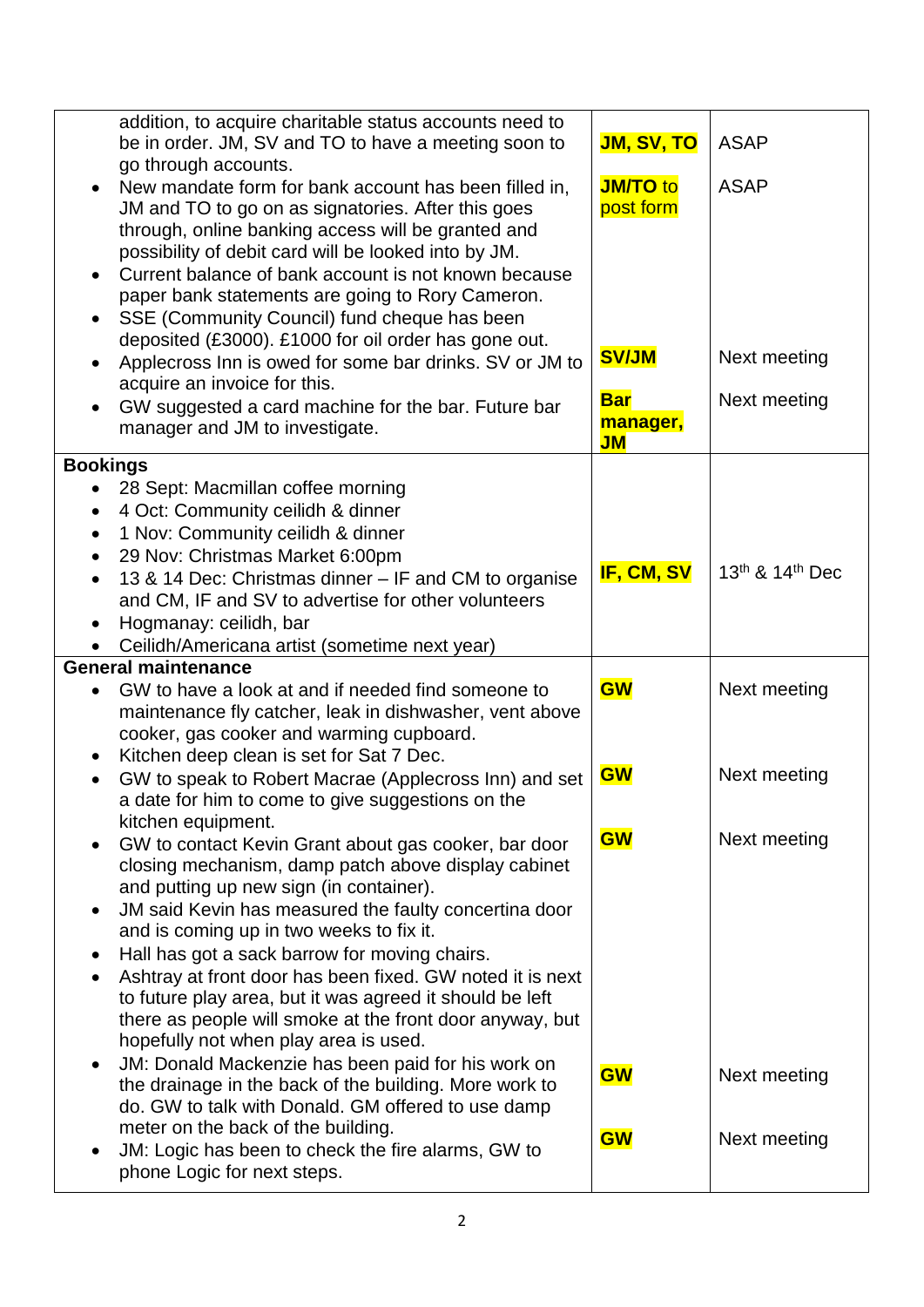| $\bullet$                           | Committee agreed that new magnetic outdoor notice<br>board would be ideal. SV to investigate.                                                                                                                                                                                                                                                                                                                                                                                                                                                                                                                                                                                                                                                                                                                                                                                                                      | <b>SV</b>         | Next meeting |  |
|-------------------------------------|--------------------------------------------------------------------------------------------------------------------------------------------------------------------------------------------------------------------------------------------------------------------------------------------------------------------------------------------------------------------------------------------------------------------------------------------------------------------------------------------------------------------------------------------------------------------------------------------------------------------------------------------------------------------------------------------------------------------------------------------------------------------------------------------------------------------------------------------------------------------------------------------------------------------|-------------------|--------------|--|
|                                     |                                                                                                                                                                                                                                                                                                                                                                                                                                                                                                                                                                                                                                                                                                                                                                                                                                                                                                                    |                   |              |  |
|                                     | <b>Rubbish bins</b>                                                                                                                                                                                                                                                                                                                                                                                                                                                                                                                                                                                                                                                                                                                                                                                                                                                                                                |                   |              |  |
| $\bullet$<br>$\bullet$<br>$\bullet$ | Outdoor bins are kept at the back of the building to<br>prevent visitors from filling them with rubbish. They have<br>not been emptied when there is flooding around them.<br>The bins need to be moved to front gate on bin<br>collection day.<br>Unclear location of the key for the lock on the green bin.<br>GW has enquired about larger commercial bin (maybe<br>useful for Hogmanay and Highland Games) and lock<br>rates. Will forward email from Council to the committee.<br>Moving glass bins elsewhere, e.g. by the road, to make<br>more car parking space was discussed. This might also<br>help with flooding as heavy lorries might have caused<br>the flooding to start. RM raised concern about possible<br>broken glass on the road. JM suggested looking into<br>making more parking space in the back of the building<br>with groundworks. Committee will discuss this in future<br>meetings. | <b>GW</b>         | Next meeting |  |
| <b>Funding</b>                      |                                                                                                                                                                                                                                                                                                                                                                                                                                                                                                                                                                                                                                                                                                                                                                                                                                                                                                                    |                   |              |  |
|                                     | SSE funds to be discussed after kitchen equipment                                                                                                                                                                                                                                                                                                                                                                                                                                                                                                                                                                                                                                                                                                                                                                                                                                                                  |                   |              |  |
|                                     | review.                                                                                                                                                                                                                                                                                                                                                                                                                                                                                                                                                                                                                                                                                                                                                                                                                                                                                                            |                   |              |  |
|                                     | <b>Rental rules and prices</b>                                                                                                                                                                                                                                                                                                                                                                                                                                                                                                                                                                                                                                                                                                                                                                                                                                                                                     |                   |              |  |
| $\bullet$                           | TO has researched other community halls' prices, which<br>vary. JM suggested drafting an agreement for hall users<br>to sign before use. GW suggested collecting a deposit<br>from users for big events (e.g. weddings). SV, JM and<br>TO to draft the agreement.                                                                                                                                                                                                                                                                                                                                                                                                                                                                                                                                                                                                                                                  | <b>JM, SV, TO</b> | Next meeting |  |
| $\bullet$                           | Minutes from meeting on 19/03/19 state that insurance<br>requires policy for animals inside the building and it was<br>agreed that no animals (except guide dogs) are<br>permitted inside the building. Committee agreed that<br>this is still appropriate.                                                                                                                                                                                                                                                                                                                                                                                                                                                                                                                                                                                                                                                        |                   |              |  |
| $\bullet$                           | JM has received recommendations from Derek<br>Maclennan and Sean Kilbride regarding sound and<br>stage improvements. A concert was organised as a<br>fundraiser for this. For sound improvements, bass traps<br>on stage (either fixed or temporary structures) have<br>been suggested. Lighting improvements are also<br>important. JM: possibility to get old stage curtains from                                                                                                                                                                                                                                                                                                                                                                                                                                                                                                                                |                   |              |  |
|                                     | theatres.<br>JM to invite Derek/Sean to next meeting to discuss this.                                                                                                                                                                                                                                                                                                                                                                                                                                                                                                                                                                                                                                                                                                                                                                                                                                              | $J$ M             | Next meeting |  |
| <b>Premises manager</b>             |                                                                                                                                                                                                                                                                                                                                                                                                                                                                                                                                                                                                                                                                                                                                                                                                                                                                                                                    |                   |              |  |
|                                     | TO to discuss with David Davidson.                                                                                                                                                                                                                                                                                                                                                                                                                                                                                                                                                                                                                                                                                                                                                                                                                                                                                 | <b>TO</b>         | <b>ASAP</b>  |  |
|                                     |                                                                                                                                                                                                                                                                                                                                                                                                                                                                                                                                                                                                                                                                                                                                                                                                                                                                                                                    |                   |              |  |